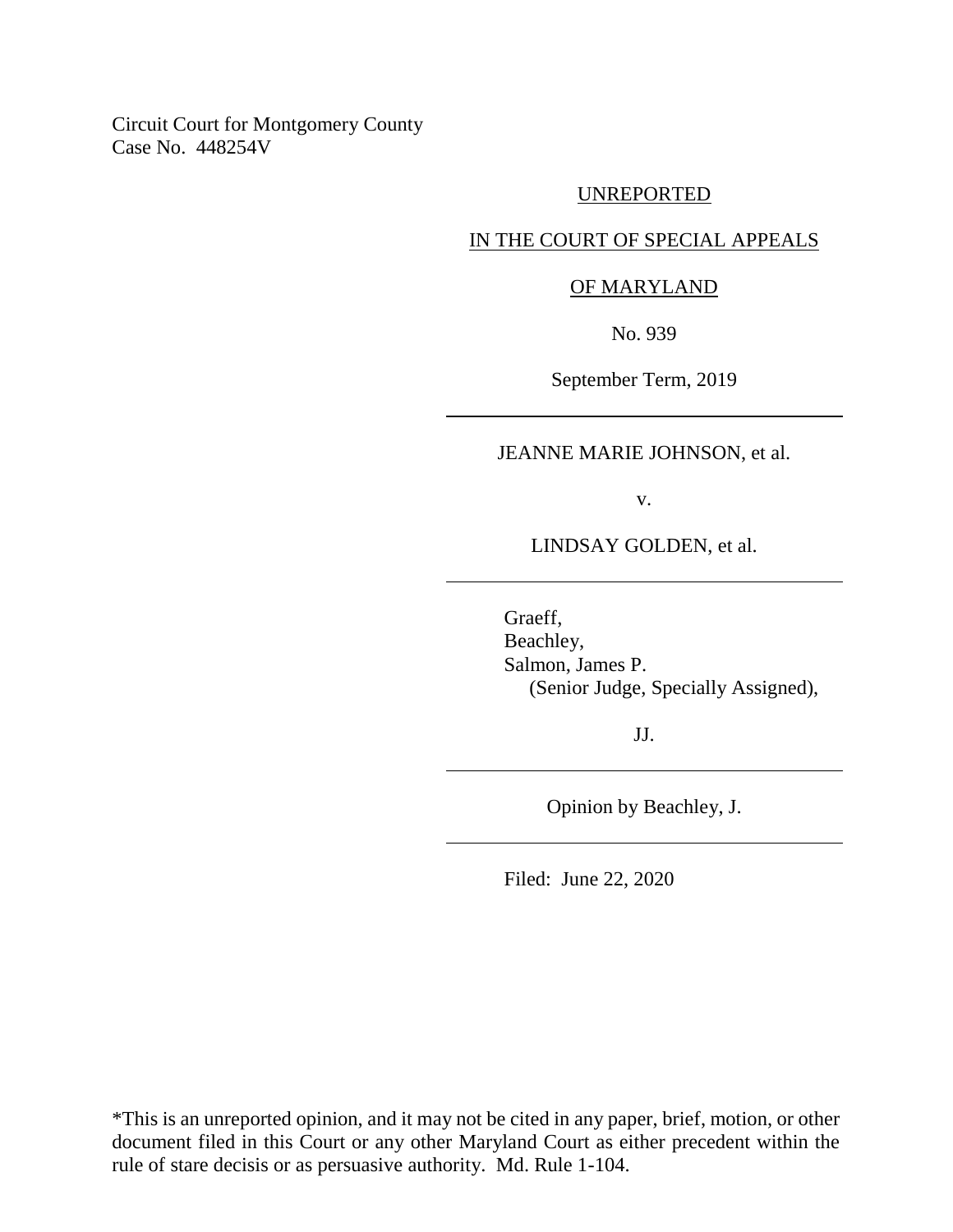On April 7, 2015, Vincent Santiago sadly passed away from complications related to oral cancer. On June 21, 2018, Mr. Santiago's wife and his two adult children (plaintiffs/appellants) filed an amended complaint in the Circuit Court for Montgomery County against Dr. Lindsay Golden, M.D. and Montgomery Otolaryngology Consultants, P.A. ("MOC") (defendants/appellees) alleging negligence in failing to timely diagnose Mr. Santiago with cancer.<sup>1</sup> The amended complaint contained five counts: one survival claim and four wrongful death claims.<sup>2</sup> The case proceeded to trial, and at the close of appellants' case, appellees, relying on the "loss of chance" doctrine, moved for judgment. The court granted appellees' motion for judgment, ruling that Maryland does not recognize damages for the loss of chance of survival. Appellants timely appealed and present the following three issues for our review:

- 1. Whether the trial court erred as a matter of law in dismissing the survival claim, when [appellants'] evidence showed that prior to Mr. Santiago's death he suffered personal injuries resulting from the delayed diagnosis caused by Dr. Golden's negligence?
- 2. Whether the trial court erred as a matter of law in dismissing the wrongful death claims when [appellants'] evidence showed that Mr. Santiago would not have died had an earlier diagnosis of the cancer been made?
- 3. Whether the trial court abused its discretion when it prevented [appellants'] causation expert from explaining how perineural invasion affected the prognosis of stage 4-A tongue cancer?

<sup>&</sup>lt;sup>1</sup> Mr. Santiago's father was listed as a "Use Plaintiff" in the amended complaint, but indicated that he did not wish to participate in the action. Accordingly, the circuit court dismissed this claim.

 $2$  Mr. Santiago's father, the "Use Plaintiff," was the fourth wrongful death claimant.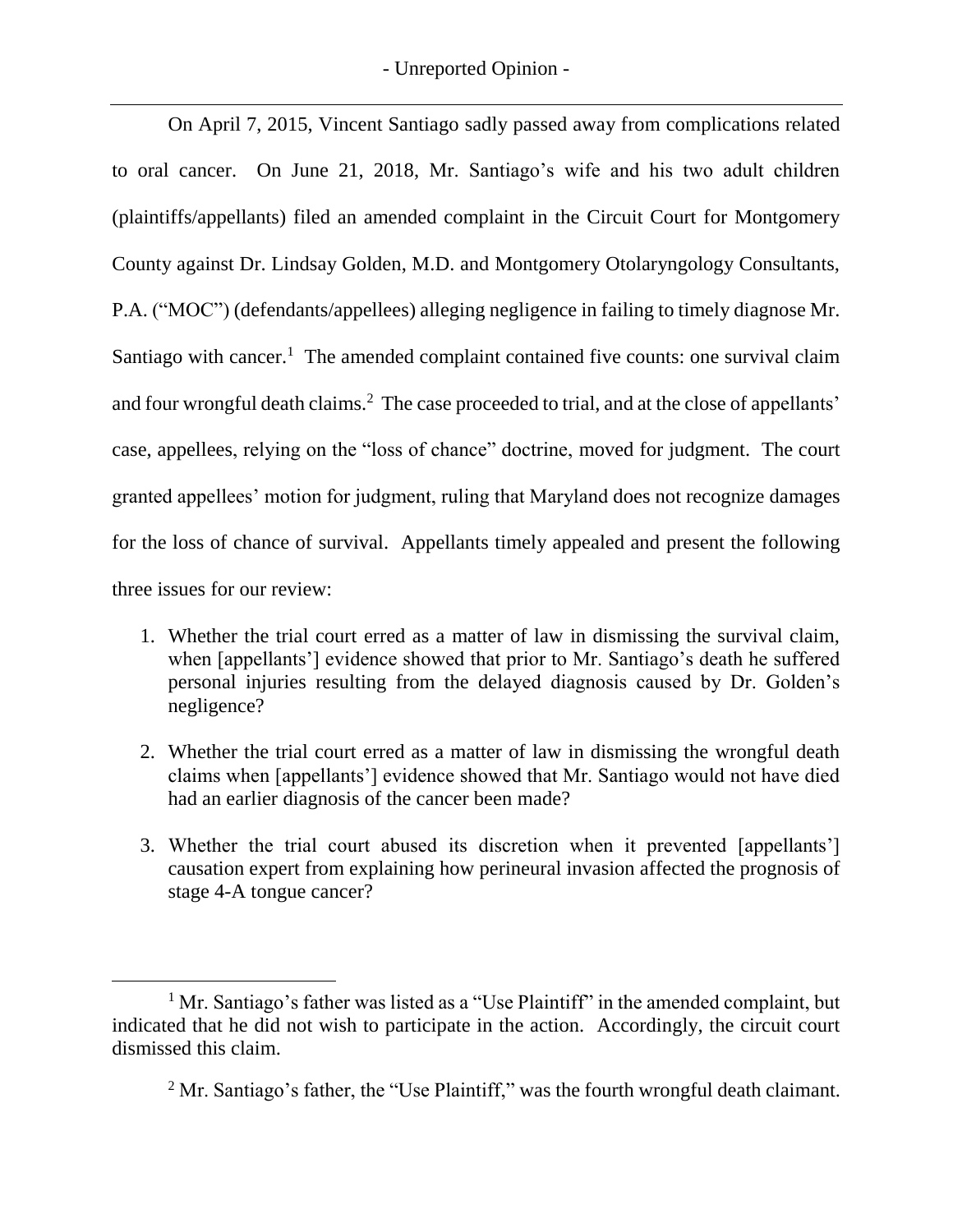We conclude that, because appellants never sought "loss of chance" damages, the trial court erred in granting judgment against appellants based on the loss of chance doctrine. We further conclude that appellants produced sufficient evidence in their case in chief to satisfy the causation element of their survival and wrongful death claims. Accordingly, we vacate the judgment and remand for a new trial.

## **STANDARD OF REVIEW**

Where the trial court grants a motion for judgment at the close of a plaintiff's case, we must determine whether, as a matter of law, the evidence produced, viewed in a light most favorable to the plaintiffs, was legally sufficient for the finder of fact to find the requisite elements of the claims by a preponderance of the evidence. *Sugarman v. Liles*, 234 Md. App. 442, 464 (2017) (quoting *Asphalt & Concrete Servs., Inc. v. Perry*, 221 Md. App. 235, 271-72 (2015)), *aff'd*, 460 Md. 396 (2018).

### **FACTUAL AND PROCEDURAL BACKGROUND**

Because this case concerns the trial court's grant of appellees' motion for judgment, our factual recitation focuses predominantly on the facts relied upon in rendering that decision. On February 8, 2013, Mr. Santiago visited Dr. Golden, a board-certified otolaryngologist, because he had been experiencing dizziness and pain in his tongue. During the year preceding his initial visit with Dr. Golden, Mr. Santiago had experienced sensitivity and pain in the left rear side of his tongue, and that pain extended to his left ear. At this appointment, Mr. Santiago received a hearing test and a tongue scraping biopsy. Although the biopsy results indicated that the tested region was benign, the dermatopathologist made the following comments in his pathology report: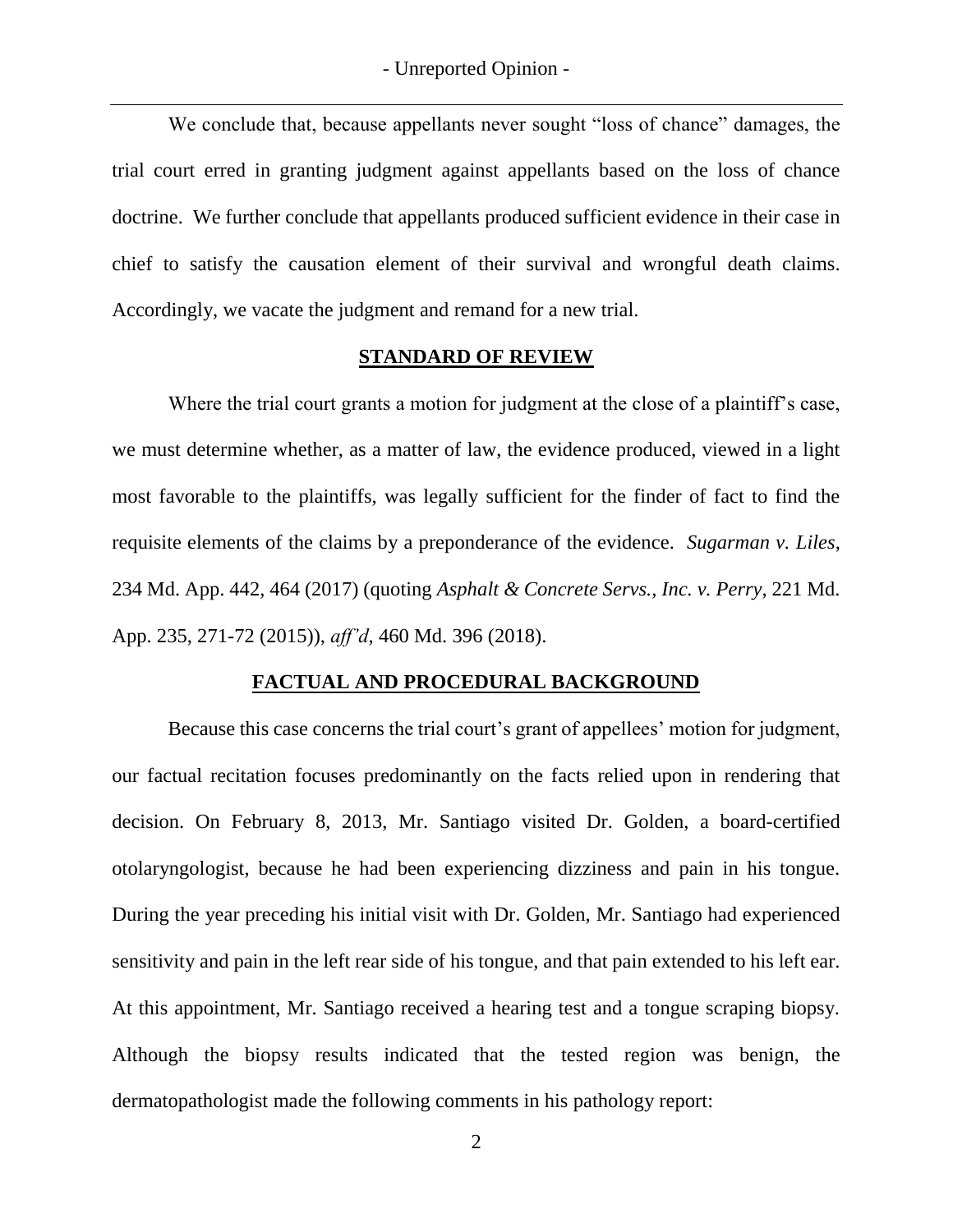THE BIOPSY IS SUPERFICIAL, FRAGMENTED AND SMALL LIMITING MORE DEFINITIVE DIAGNOSIS. IF THIS REPRESENT[S] A PARTIAL SAMPLE OF A CLINICALLY SUSPICIOUS LESION, FINDINGS MAY NOT BE REPRESENTATIVE OF THE ENTIRE LESION. CLINICAL CORRELATION IS ADVISED.

No further action was taken to investigate the cause of Mr. Santiago's discomfort.

After continuing to experience the same symptoms complained of in February 2013, Mr. Santiago visited Dr. Golden again on May 7, 2014. This time, Dr. Golden recommended an excisional biopsy, but Mr. Santiago first decided to seek a second opinion from Dr. Kenneth Newkirk. After Dr. Newkirk also recommended the biopsy, Mr. Santiago returned to Dr. Golden for a second biopsy on July 8, 2014. This biopsy revealed the presence of invasive squamous cell carcinoma.

Following his cancer diagnosis, Mr. Santiago underwent various treatments at Johns Hopkins Hospital, including a partial glossectomy,<sup>3</sup> radiation treatment, and palliative chemotherapy. These treatments were ultimately unsuccessful, and on April 7, 2015, Mr. Santiago eventually passed away due to complications related to his oral cancer.

As stated above, Mr. Santiago's wife, Jeanne Johnson, and his two surviving children, Jason and Rebecca Santiago, filed a complaint and later an amended complaint against Dr. Golden and MOC alleging negligence by failing to properly diagnose Mr. Santiago's cancer in February 2013. The first count of the amended complaint was a survival action filed by Ms. Johnson, personal representative of Mr. Santiago's estate, to recover for the pain, suffering, and medical and financial expenses Mr. Santiago endured

 $\overline{a}$ 

 $3$  A partial glossectomy is a procedure to remove less than half of the tongue.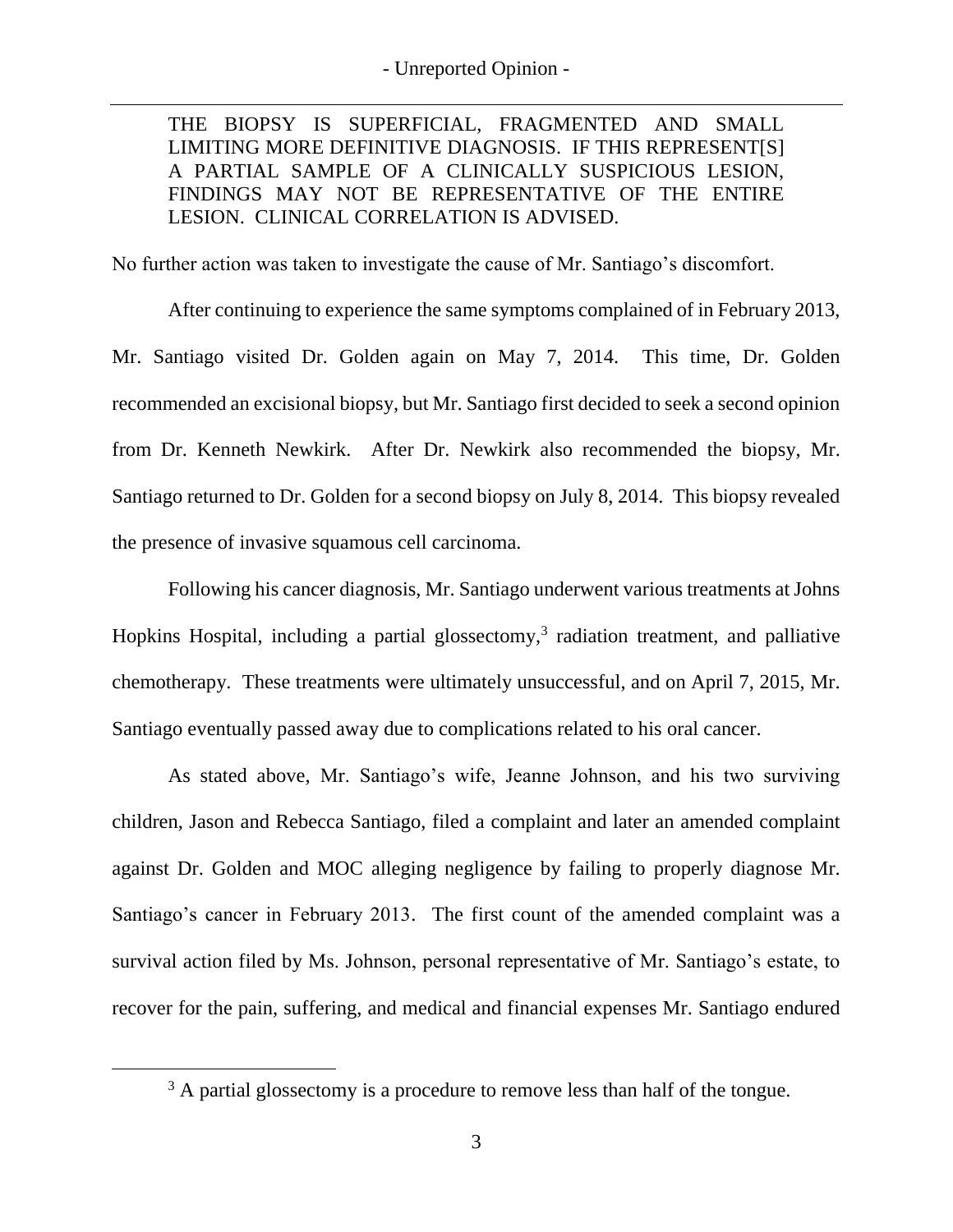and incurred as a result of Dr. Golden and MOC's alleged negligence. The remaining counts sounded in wrongful death, with Mr. Santiago's wife and two children each seeking to recover damages for their emotional pain and suffering by prematurely losing Mr. Santiago.<sup>4</sup> The case proceeded to trial.

Relevant to this appeal, at trial appellants called Dr. Stewart Packer as a causation expert. Dr. Packer, an expert in the field of medical oncology and hematology, testified that he believed Mr. Santiago was suffering from oral squamous cell carcinoma as early as February 8, 2013, when Dr. Golden performed the first biopsy. Dr. Packer stated that in February of 2013, Mr. Santiago's cancer would have been in Stage 1 and, had it been properly diagnosed at that time, his prognosis for survival would have been between 70 and 80 percent. According to Dr. Packer, by the time doctors diagnosed Mr. Santiago's cancer in late July and early August 2014, the cancer was in Stage 4-A, and his five-year survival rate had dropped to "right around 50, 55 percent." Dr. Packer opined that, had Mr. Santiago's cancer been diagnosed in February of 2013, "it's more likely than not that he would not have had a recurrence[,]" and would not have died within the following five years. 5

At the close of appellants' case, appellees moved for judgment. Appellees' trial

<sup>4</sup> Unlike her adult children, Ms. Johnson sought damages for pecuniary losses in addition to her emotional pain and suffering.

<sup>&</sup>lt;sup>5</sup> A five-year time period is apparently a recognized medical standard used to define recovery in cancer cases.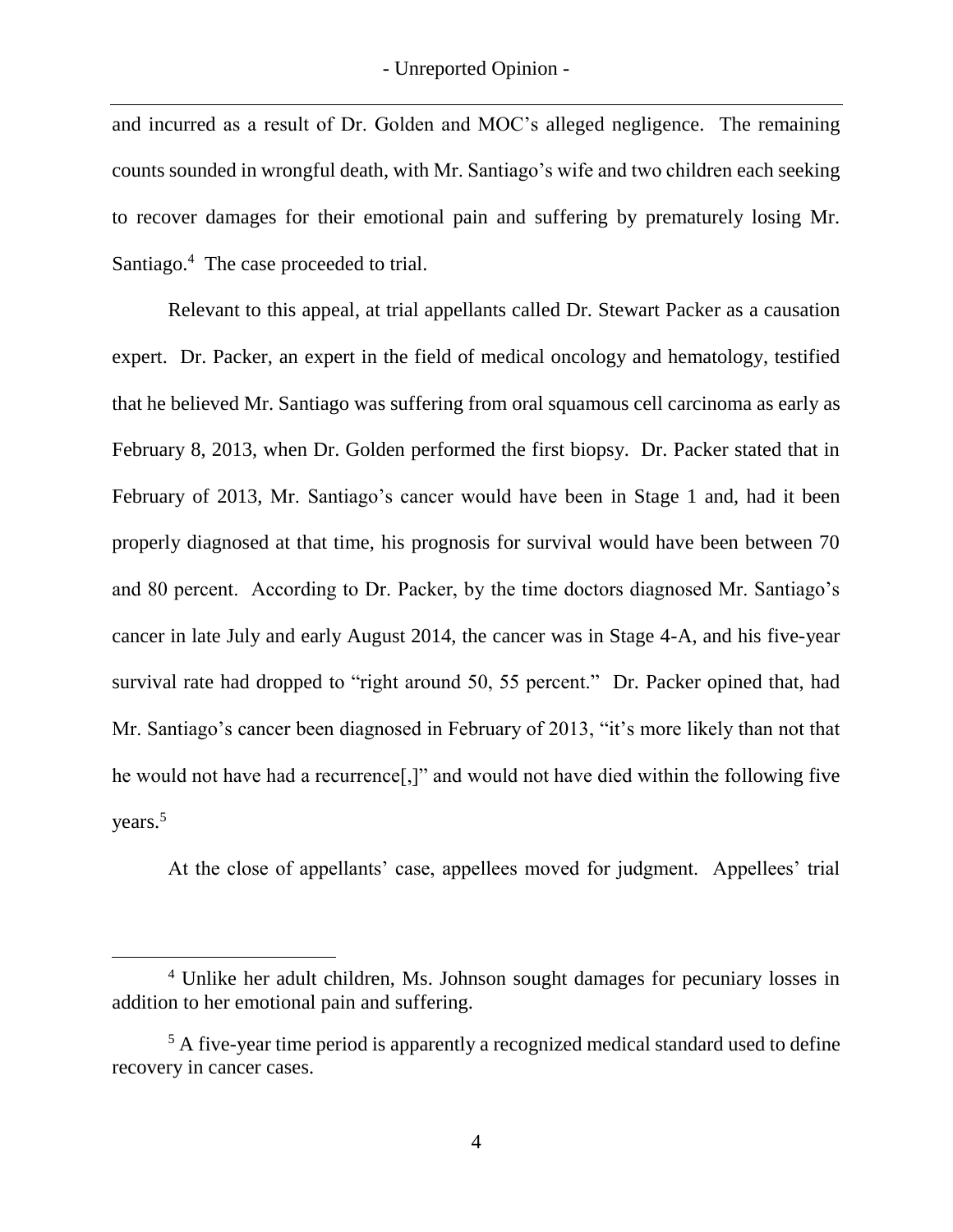counsel argued that appellants' claims could not stand because the Maryland Court of Appeals had rejected the "loss of chance" doctrine as a theory for recovering damages.<sup>6</sup> Appellees' trial counsel explained how Dr. Packer testified that Mr. Santiago's chance of surviving his oral cancer in February 2013 was 70 to 80 percent, and that at the time of the diagnosis in late July and early August 2014, Mr. Santiago's chance of survival had dropped to greater than 50 percent, but less than 55 percent. Because Mr. Santiago's chance for survival still remained greater than 50 percent, appellees argued that appellants could not show that it was "more likely than not that the defendant's conduct [was] the cause of the wrongful death."

The court took a recess to read two cases appellees provided in support of their motion: *Weimer v. Hetrick*, 309 Md. 536 (1987), and *Fennell v. S. Md. Hosp. Ctr., Inc*., 320 Md. 776 (1990). Following the recess, appellees' counsel continued arguing that, even assuming medical negligence, Mr. Santiago's chance of survival did not drop below 50 percent, and that he was still more likely than not to have survived despite the alleged negligence. Appellees' counsel asserted that, under these circumstances, appellants had only proven a "loss of chance" of survival, but had not proven that the alleged negligence caused Mr. Santiago's death. Appellees' counsel added that this "loss of chance" argument applied to both the survival claim and wrongful death claims.

Appellants' trial counsel responded by noting that Dr. Packer's testimony indicated

 $\overline{a}$ 

<sup>&</sup>lt;sup>6</sup> We note that appellants' amended complaint never specifically sought or mentioned "loss of chance" damages.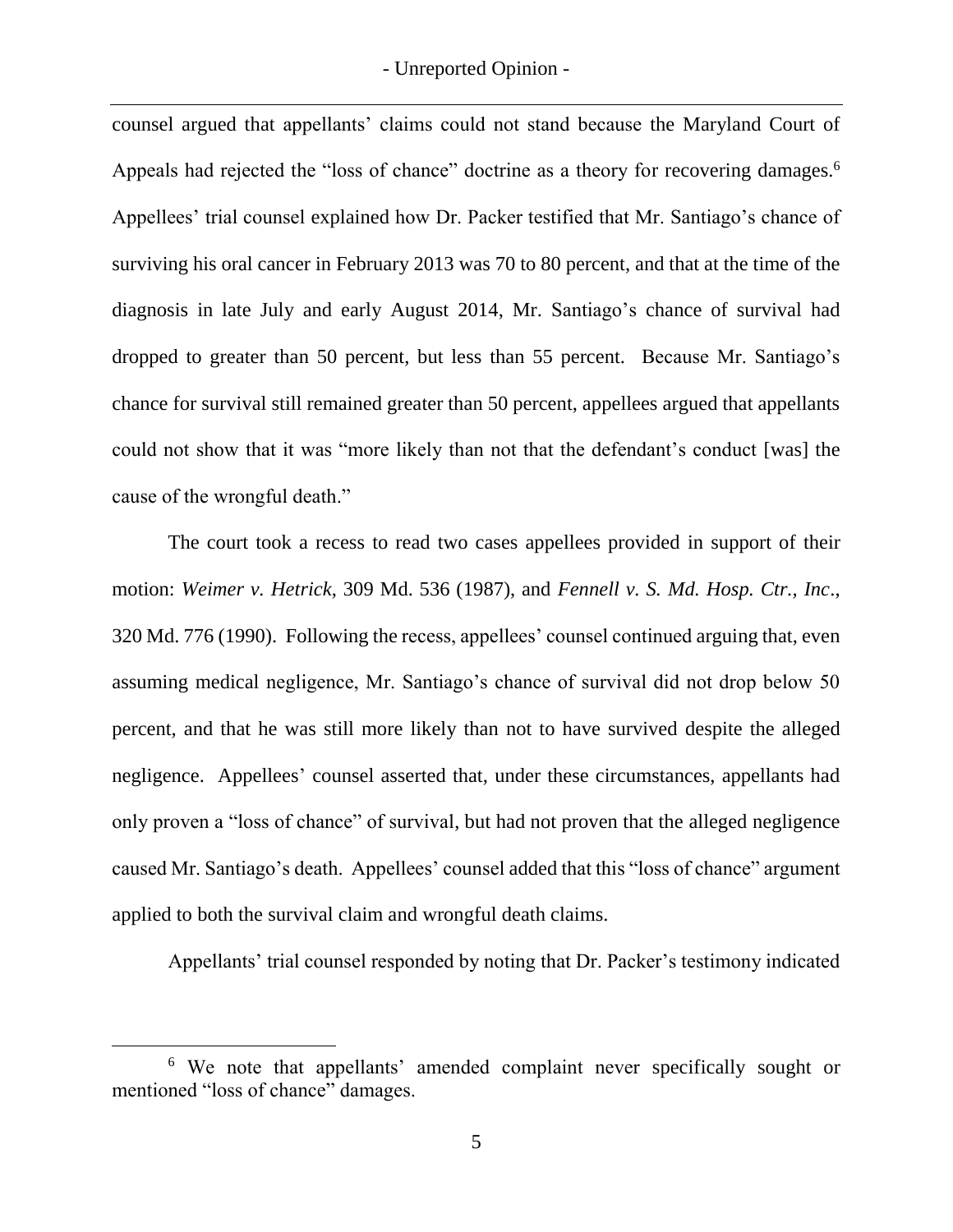that Mr. Santiago would have survived had he been diagnosed when his cancer was in Stage 1, and that for purposes of the survival claim, he could have avoided undergoing painful subsequent treatments, including radiation, chemotherapy, and extra biopsies. Appellants' counsel further noted that Mr. Santiago's cause of death was oral cancer, and because this was "the actual cause . . . we know that according to Dr. Packer, [Mr. Santiago] would not have died had he been diagnosed earlier." Appellants' counsel argued against dismissal of the wrongful death claims, distinguishing appellants' case from *Weimer*, where the plaintiffs "were trying to essentially amend the wrongful death statute to include damages for the loss of the chance of survival." Appellants' counsel then argued that the survival claim should not be dismissed, distinguishing Mr. Santiago's case from *Fennell* by stating that in *Fennell*,

the only damages that they were seeking to recover were loss of chance of survival, they weren't seeking to recover medical expenses, they weren't seeking to recover all the pain and suffering that somebody went through because of the negligence that would have been avoided had the earlier diagnosis have occurred. *It's just one element of damages which the Court said they don't recognize* and [] there's no instruction that deals with loss of chance of survival.

(Emphasis added).

The trial court rejected appellants' arguments, stating:

So, with the wrongful death, what we're compensating for is the death, and so that requires that assuming the negligence occurred, that the negligence actually caused the death, and these cases make it clear that can't be speculative. It's got to be proven. It's got to be greater than a 50 percent chance.

So, here my problem is the plaintiff's expert, Dr. Packer, said that Mr. Santiago's chance of survival even after, if we assume negligence, the defendant's intervening act of negligence, was still greater than 50 percent,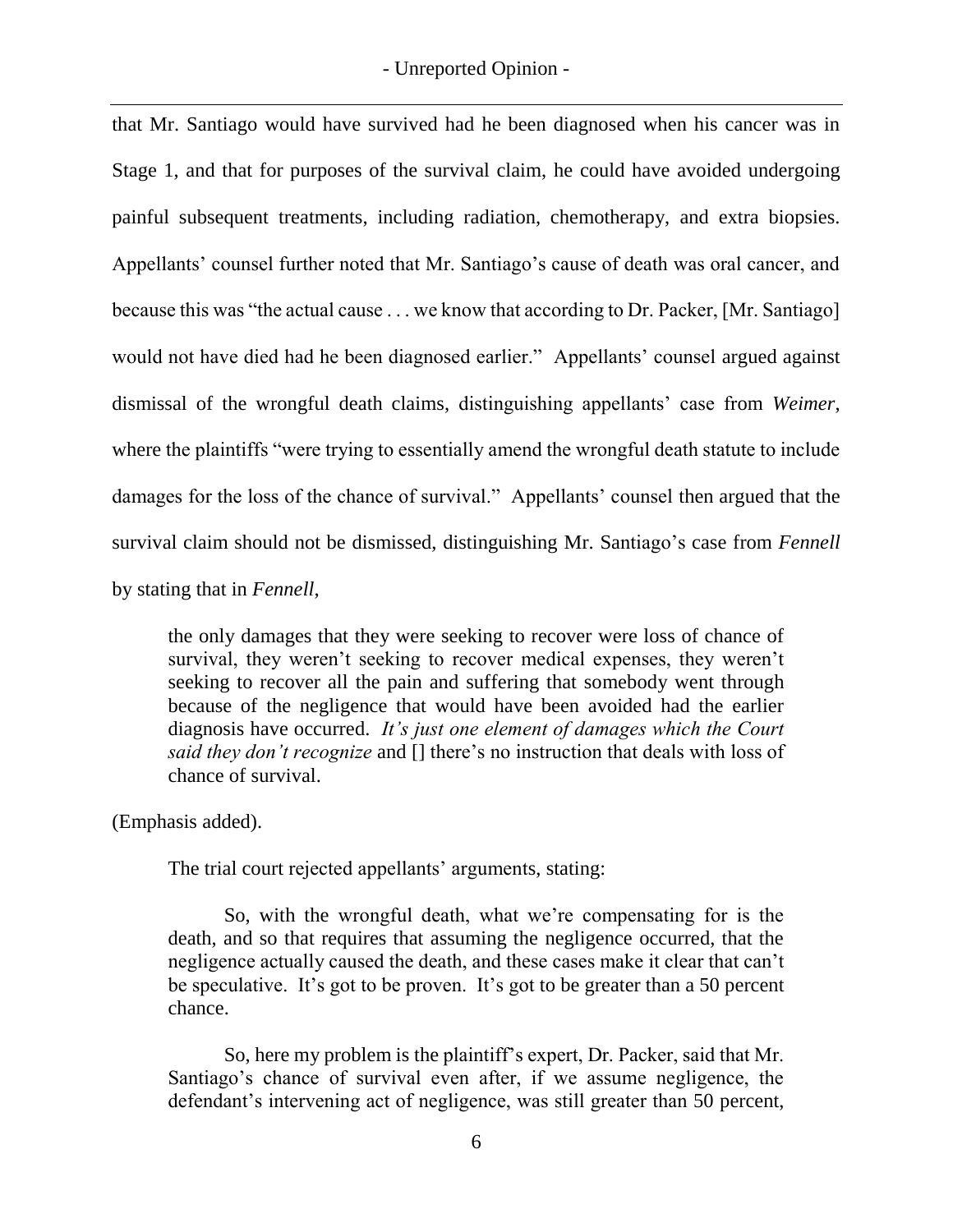and I went back and checked what he said and he did initially say 50 to 55 percent and then [appellants' trial counsel], you asked him, you followed up with a second question and he said, over 50 percent was his response to what his chance of survival was in August of 2014 with the stage 4.

*So, that being the case, it doesn't seem feasible that if we assume the negligence here, that the defendant's negligence could be the proximate cause because he still had a greater than 50 percent chance of survival even after that act of negligence occurred. So, at best or at worse, depending on how you want to view that, the negligence in this case, if there was negligence, resulted in a no greater than 30 percent loss of chance*.

(Emphasis added).

Appellants' trial counsel responded, "But there's more than just loss of chance of survival in the survival claim. There's pain and suffering. There's increased treatment. Those are all different and they weren't claiming those." The trial court responded, "But getting the damages for those is dependent upon getting a finding of causation, and I don't think that can happen even viewing everything in the light most favorable to plaintiff based upon Dr. Packer's testimony." Plaintiffs' counsel responded,

if someone's negligent and they don't kill you, but they require you to undergo treatment that you would not have undergone had they not been negligent, you can recover that. So, if you take, the only reason the loss of chance of survival comes in there is if there's a death, and personally, I don't understand how the loss of a chance of survival can be something that the person who's not around anymore can claim as damages, but the damages someone's trying to get I think is anything that you would be able to get had there not been a death, and had there not been a death in this case, you would have been entitled to recover damages for the extra treatment that he underwent for the pain and suffering he underwent because of all of the extra treatment that he underwent, for the medical expenses he incurred because of all that extra treatment, and I don't see anything in *Fennell* that says that that's incorrect.

*What they simply say is in the survival claim, you cannot recover damages from loss of chance of survival* and if Your Honor has some way for distinguishing a case where there's no death where somebody can get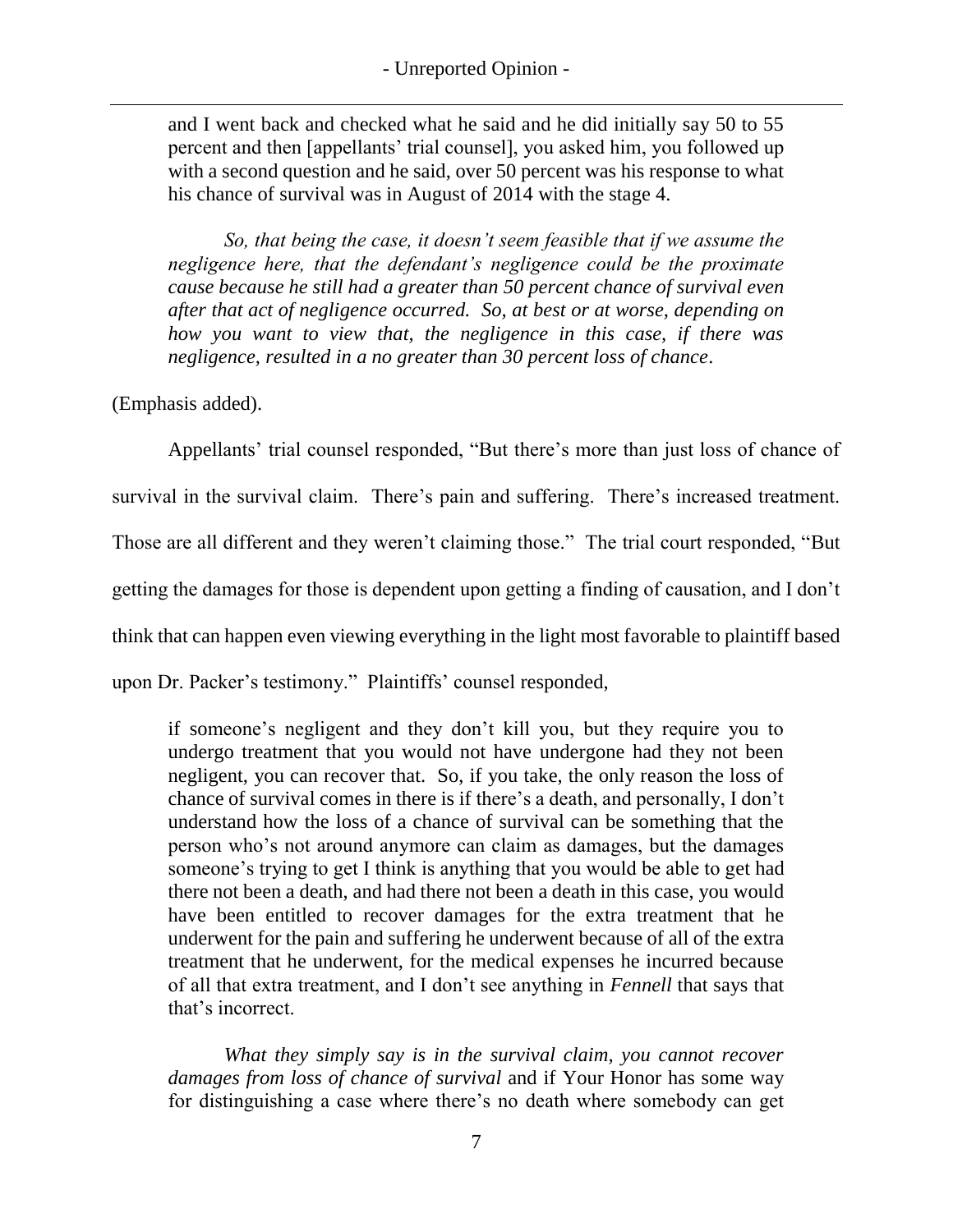these damages but in a case where someone dies, you can't get those damages, and I mean the extra, the things that I talked about. I just can't see how that's possible and it just doesn't make sense to me.

(Emphasis added). The trial court granted appellees' motion for judgment as to all counts. As stated above, appellants timely appealed. We shall provide additional facts as necessary.

## **DISCUSSION**

In their brief, appellants argue that the trial court erred in dismissing the survival claim based on the "loss of chance" doctrine because they "did not present a claim for 'loss of chance' . . . rather, they presented testimony regarding conscious pain and suffering and increased medical treatment and expenses that Mr. Santiago underwent prior to his death due to Dr. Golden's negligence." Appellants further argue that the trial court similarly erred in relying on the "loss of chance" doctrine to dismiss their wrongful death claims. In their view, the court failed to consider the causation evidence in a light most favorable to them—namely, that Dr. Packer testified that Dr. Golden's negligence caused Mr. Santiago's death. In short, appellants assert that they never claimed "loss of chance" damages and thus the "loss of chance" doctrine does not apply.<sup>7</sup> As we shall explain, we agree with appellants that the trial court erred in dismissing the claims pursuant to the "loss of chance" doctrine.

In order to explain why the "loss of chance" doctrine does not apply here, it

 $\overline{a}$ 

 $\frac{7}{7}$  Appellants also contend that the trial court erroneously excluded relevant testimony from their causation expert.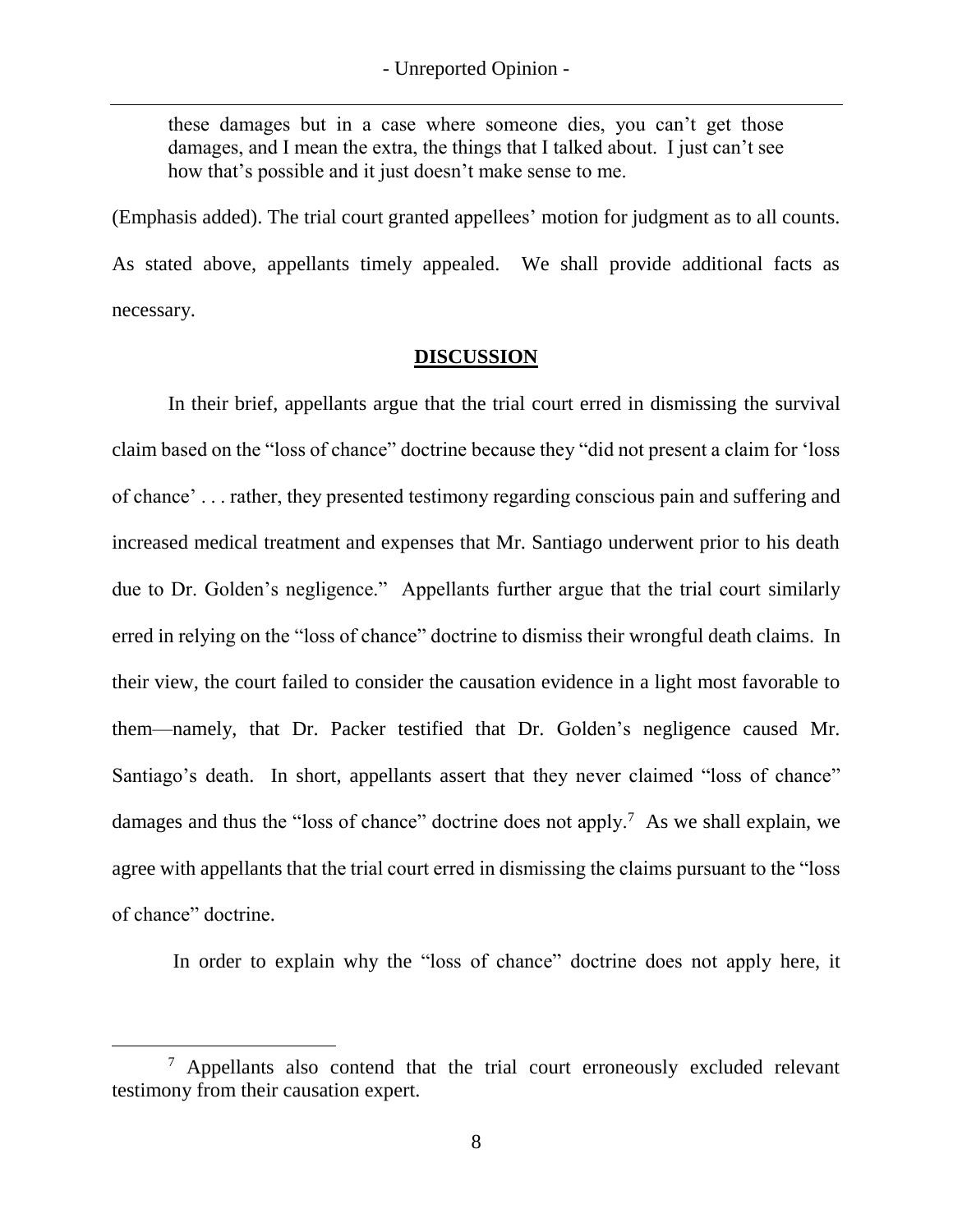behooves us to briefly explain the doctrine. "'Loss of chance' of survival refers to 'decreasing the chance of survival as a result of negligent treatment where the likelihood of recovery from the preexisting disease or injury, prior to any alleged negligent treatment, was improbable, i.e., 50% or less.'" *Marcantonio v. Moen*, 406 Md. 395, 415 (2008) (quoting *Fennell*, 320 Md. at 781). "Loss of chance may include loss of chance of a positive or more desirable medical outcome, loss of chance of avoiding some physical injury or disease, or a loss of chance to survive." *Fennell*, 320 Md. at 781.

The Court of Appeals has explained its rationale for declining to adopt the "loss of chance" doctrine in the context of wrongful death claims:

In *Weimer*, we concluded that the Maryland wrongful death statute requires a plaintiff seeking to recover damages under the statute to prove, by a preponderance of the evidence, that the defendant's negligence proximately caused the decedent's death. Accordingly, we held that wrongful death claims where the defendant's alleged negligence deprived the plaintiff of less than a (50 percent) probable chance of survival are not compensable under Maryland Law.

*Marcantonio*, 406 Md. at 416 (citation omitted) (citing *Weimer*, 309 Md. at 554).

Similarly, the Court of Appeals has declined to adopt "loss of chance" damages in the

context of survival claims because the Court was,

unwilling to relax traditional rules of causation and create a new tort allowing full recovery for causing death by causing a loss of less than 50% chance of survival. In order to demonstrate proximate cause, the burden is on the plaintiff to prove by a preponderance of the evidence that "it is more probable than not that defendant's act caused his injury."

*Fennell*, 320 Md. at 786-87 (quoting *Peterson v. Underwood*, 258 Md. 9, 17 (1970)). In

other words, in Maryland, where the plaintiff's chance of surviving an underlying disease

or medical condition is already below 50 percent prior to any negligence, a plaintiff cannot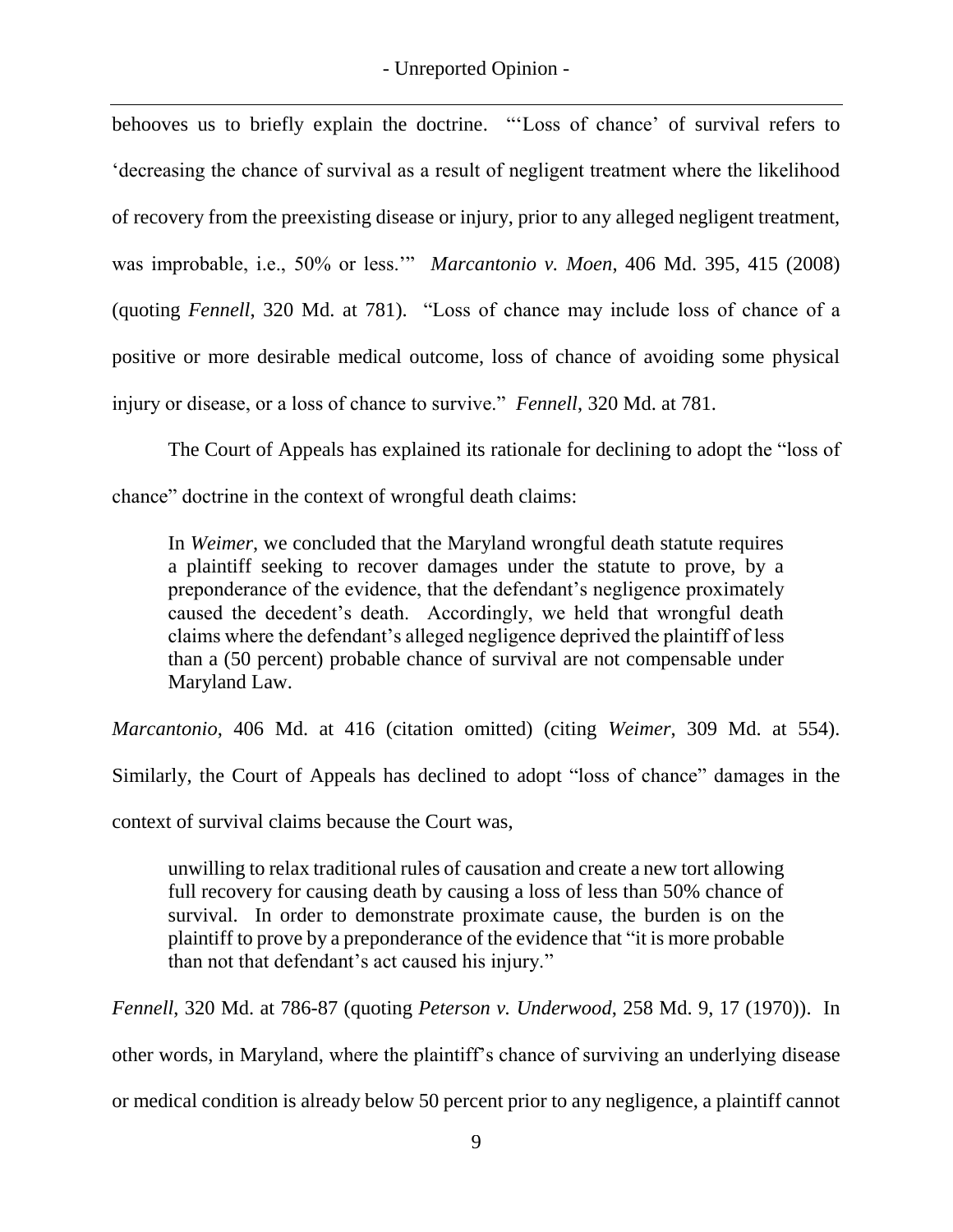recover damages related to any loss of chance of survival because the underlying disease or condition was the likely cause of the plaintiff's death irrespective of any negligence.

*Marcantonio* unequivocally demonstrates why the "loss of chance" doctrine does not apply here. In *Marcantonio*, Ms. Schaefer and her husband, Mr. Marcantonio, (the "Marcantonios") filed a cause of action against her medical providers, alleging that they had negligently failed to diagnose and treat her cancer. 406 Md. at 399. After Ms. Schaefer passed away, Mr. Marcantonio "amended the complaint to add wrongful death and survivorship claims against The Medical Providers." *Id*. At depositions, the Marcantonios' experts testified that, had Ms. Schaefer been diagnosed properly in August or September of 2000, her chance of survival would have been 80 percent, and "that in all medical probability, her cancer would have been curable." *Id*. at 400. In a subsequent affidavit, one of the experts asserted that the medical providers' failure to diagnose the cancer "was a substantial factor in proximately causing her death." *Id*. at 402. The circuit court ultimately struck the Marcantonios' causation experts' affidavits, finding that they materially contradicted their deposition testimony, and granted summary judgment in favor of the health care providers on the basis that the Marcantonios had "not offered evidence that would establish proximate causation of 51 percent or more of the chance of loss . . . of survival." *Id*. at 402-03.

On appeal, the Court of Appeals held that the circuit court erred by striking the affidavits, and more importantly for our purposes, that the court erred by entering summary judgment "on the basis that the Marcantonios failed to establish sufficient evidence of proximate cause." *Id*. at 414. In a footnote, the Court of Appeals noted that, at the time of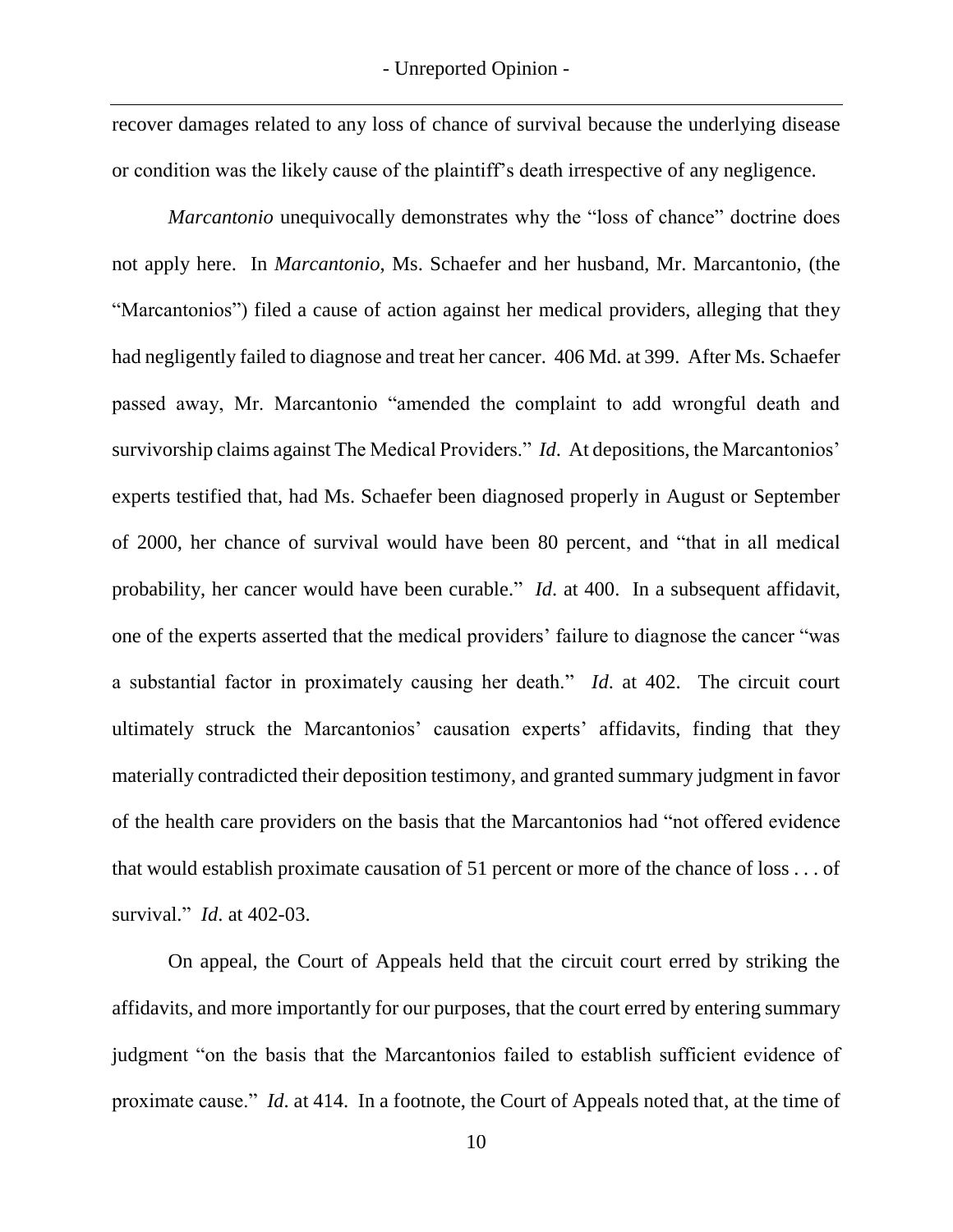the allegedly negligent diagnosis, Ms. Schaefer's chance of survival was 80 percent. *Id*. at 414 n.16. When the medical providers finally began treating her, however, Ms. Schaefer's chance of survival had decreased to 50 to 60 percent. *Id*. The footnote explained that the circuit court (and this Court) determined that the Marcantonios could not establish proximate causation because the medical providers' negligence only deprived Ms. Schaefer of, at most, a 30 percent chance of survival. *Id*.

In holding that the Marcantonios had presented sufficient evidence regarding proximate causation to survive a motion for summary judgment, the Court stated, "Taking into consideration the affidavits of [the causation experts], the evidence of this case, when viewed in a light most favorable to the Marcantonios, raises genuine issues of material fact regarding causation." *Id*. at 415. The Court held that the case did "not involve the issue of 'loss of chance' as that doctrine is defined by Maryland law," stating,

"Loss of chance" of survival refers to "decreasing the chance of survival as a result of negligent treatment where the likelihood of recovery from the preexisting disease or injury, prior to any alleged negligent treatment, was improbable, i.e., 50% or less. On the basis of the record before [the Court], the evidence indicate[d] that Ms. Schaefer had an alleged 80 percent chance of survival prior to The Medical Providers' alleged negligence. *Because Ms. Schaefer's alleged chance of survival exceeded 50 percent, the loss of chance doctrine [was] inapplicable to the Marcantonios' claims.* 

*Id.* (emphasis added) (citation omitted) (quoting *Fennell*, 320 Md. at 781). The Court of Appeals concluded by noting that*,* "the facts as alleged do not support a loss of chance claim." *Id*. at 416. Indeed, the Court of Appeals observed that the Marcantonios did "not allege a loss of chance claim in their complaint[.]" *Id*. at 415 n.17. Rather, the medical providers and the circuit court had simply "characterized the claim in that manner." *Id*.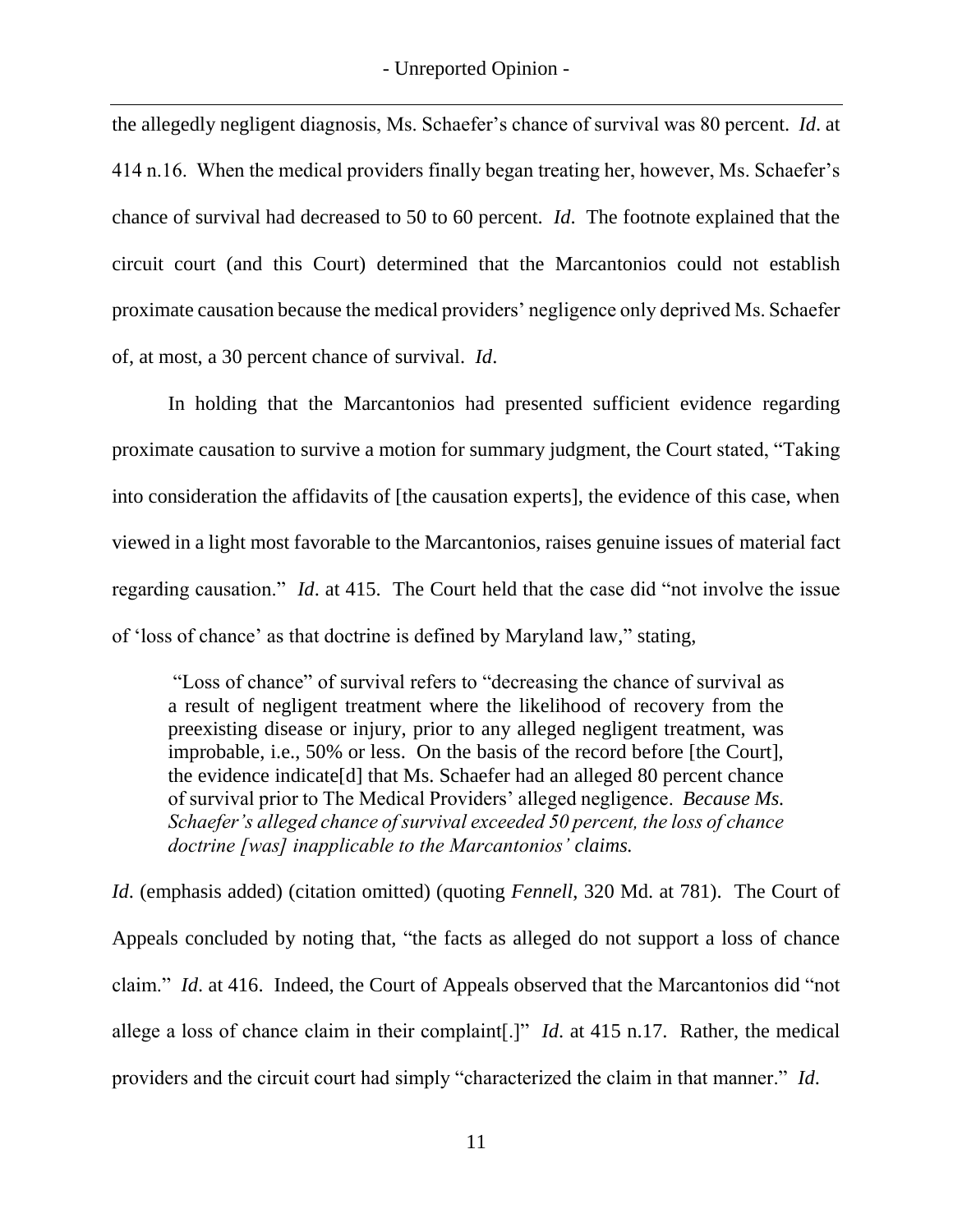The "loss of chance" doctrine did not apply in *Marcantonio* because the evidence did not reveal that, prior to any alleged negligence, Ms. Schaefer's chance of survival was less than 50 percent. *Id*. at 415. In our view, the instant case is on all fours with *Marcantonio*, and we likewise conclude that the "loss of chance" doctrine does not apply here. Dr. Packer testified that when Mr. Santiago first visited Dr. Golden in February 2013, Mr. Santiago's chance of surviving oral cancer was between 70 and 80 percent, and when Mr. Santiago's cancer was finally diagnosed, his chance of surviving was greater than 50 percent but less than 55 percent. We note the striking similarity of the statistical survival percentages in *Marcantonio* and the instant case. We apply *Marcantonio's* language to the case at bar: "On the basis of the record before us, the evidence indicates that [Mr. Santiago] had an alleged [70 to 80] percent chance of survival prior to [appellees'] alleged negligence. Because [Mr. Santiago's] alleged chance of survival exceeded 50 percent, *the loss of chance doctrine is inapplicable* to the [appellants'] claims." *Id*. (emphasis added). Moreover, as in *Marcantonio*, appellants did not allege a loss of chance claim in their complaint, nor did they ever make a loss of chance claim at trial. Indeed, they affirmatively disavowed any such claim. Accordingly, the trial court erred when it struck appellants' survival and wrongful death claims on the basis that they were "loss of chance" claims precluded by Maryland precedent.

Having established that the court erred by relying on the "loss of chance" doctrine to dismiss appellants' claims, we next turn to whether appellants presented sufficient evidence at trial to establish causation for the survival and wrongful death claims. We begin with the wrongful death claims.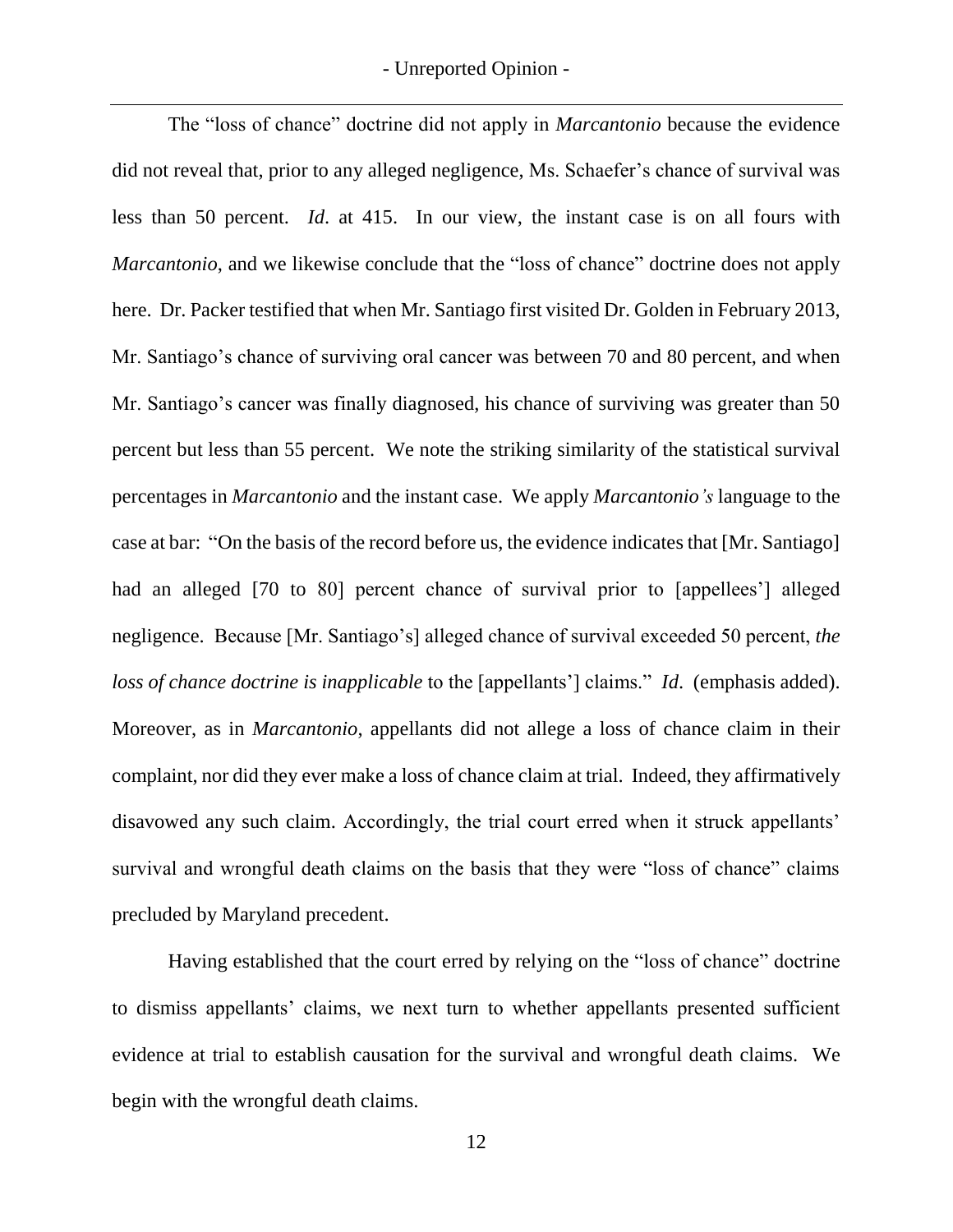In *Marcantonio*, the Court of Appeals noted that to succeed on a claim for wrongful death, the plaintiff must prove, by a preponderance of the evidence, "that the defendant's negligence proximately caused the decedent's death." *Id*. at 416 (citing *Weimer*, 309 Md. at 554). In *Marcantonio*, one of the plaintiff's experts opined that the "failure to properly diagnose . . . and the resultant failure to begin immediate treatment were the proximate cause of [the decedent's] death." *Id*. at 400. A second plaintiff's expert testified that "had Ms. Schaefer's condition been properly diagnosed . . . that in all medical probability her cancer would have been curable." *Id*. The Court held that this causation evidence was sufficient to survive a motion for summary judgment. *Id*. at 415.

Appellants likewise met their burden here. Dr. Packer testified that, had Mr. Santiago's cancer been diagnosed in February 2013, and had Mr. Santiago received surgical treatment to remove the cancer, "it's more likely than not that he would not have had a recurrence." Furthermore, in the following colloquy, Dr. Packer indicated that Mr. Santiago would have survived but-for appellees' negligence:

[Plaintiffs' trial counsel]: Do you have an opinion whether had [Mr. Santiago's] cancer been diagnosed in February of 2013 when he was a stage 1 and he'd undergone surgery, whether he then would have gone on to die within the first five years?

[Dr. Packer]: I think, I think he would not have died.

Taking this evidence in the light most favorable to appellants, they produced sufficient evidence that appellees' negligence caused Mr. Santiago's death. *See Goss v. Estate of Jennings*, 207 Md. App. 151, 164 (2012) (stating that "If there is 'any evidence, however slight, legally sufficient as tending to prove negligence,' then the trial judge must leave the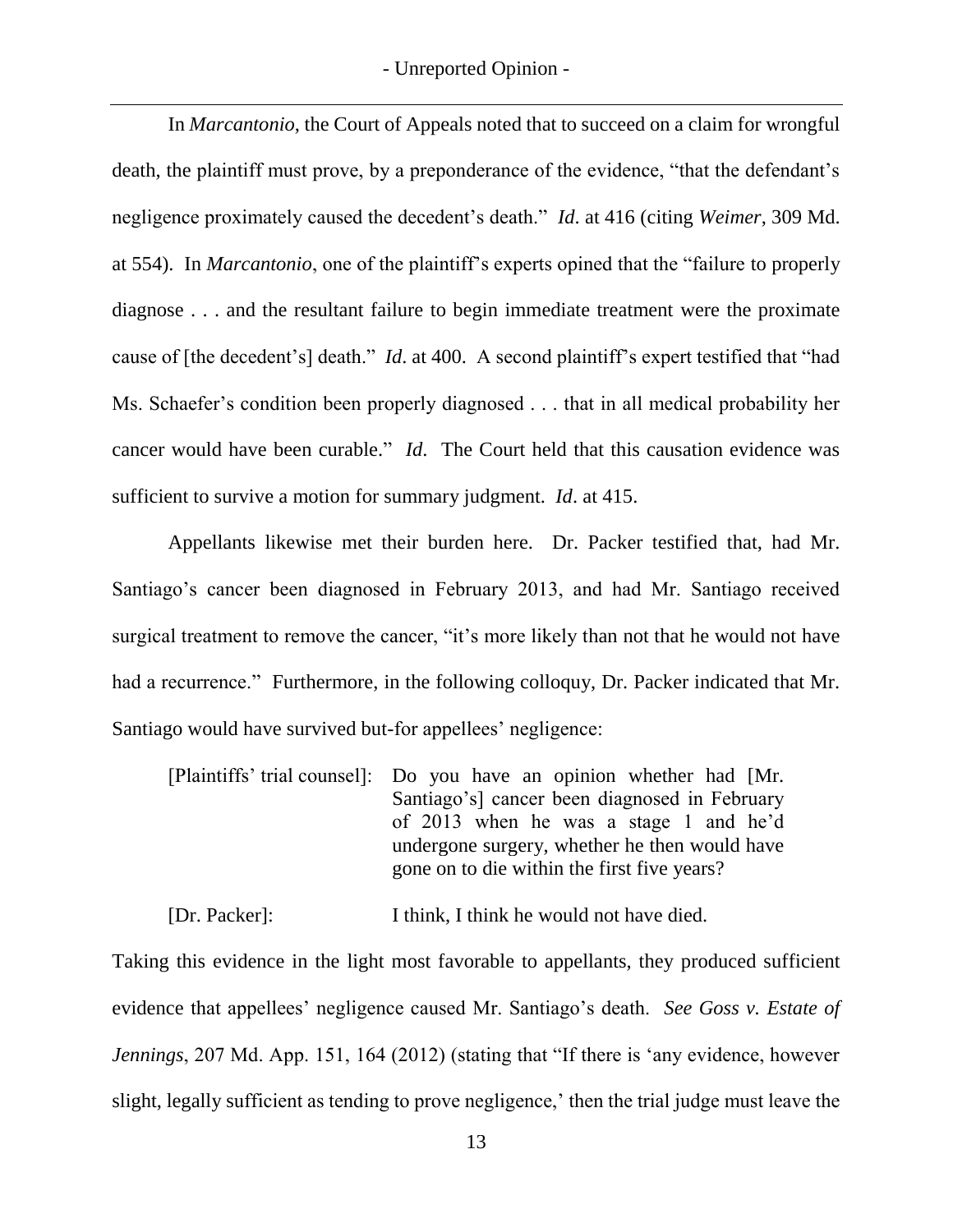weighing and evaluating of that evidence to the jury." (quoting *Moore v. Myers*, 161 Md. App. 349, 363 (2005))). Accordingly, appellants presented sufficient evidence that Dr. Golden's negligence proximately caused Mr. Santiago's death.

We also conclude that appellants presented sufficient evidence to meet the causation element of the survival claim. "A survival action is a claim personal to the decedent that the decedent could have brought in his own right if he had lived." *Beyer v. Morgan State Univ*., 139 Md. App. 609, 619 (2001) (citing *Benyon v. Montgomery Cablevision Ltd. P'Ship*, 351 Md. 460, 474 (1998)). This Court has explained that a personal representative "stands in the place of the decedent" and that

recovery is limited to the loss actually caused to the deceased prior to that person's death. Thus, "[d]amages in Survival Statute actions are limited to compensation for pain and suffering sustained, expenses incurred, and loss of earnings, by the deceased from the time of the infliction of the injury to the time of death."

*Jones v. Flood*, 118 Md. App. 217, 221 (1997) (quoting *Biro v. Schombert*, 41 Md. App. 658, 665 (1979), *aff'd*, 351 Md. 120 (1998).

Here, Ms. Johnson, the personal representative of Mr. Santiago's estate, sought recompense for Mr. Santiago's having to "undergo additional surgeries and treatment" which she claimed caused Mr. Santiago "severe mental anguish and emotional pain and suffering; whereby he was prevented in engaging his usual duties and activities; was caused to incur hospital and medical expenses; and was caused to incur financial losses and damages." At trial, Dr. Packer testified that, had Dr. Golden properly diagnosed Mr. Santiago's cancer in February 2013, Mr. Santiago would not have required radiation therapy, chemotherapy, and subsequent surgery, and would have only needed to undergo a